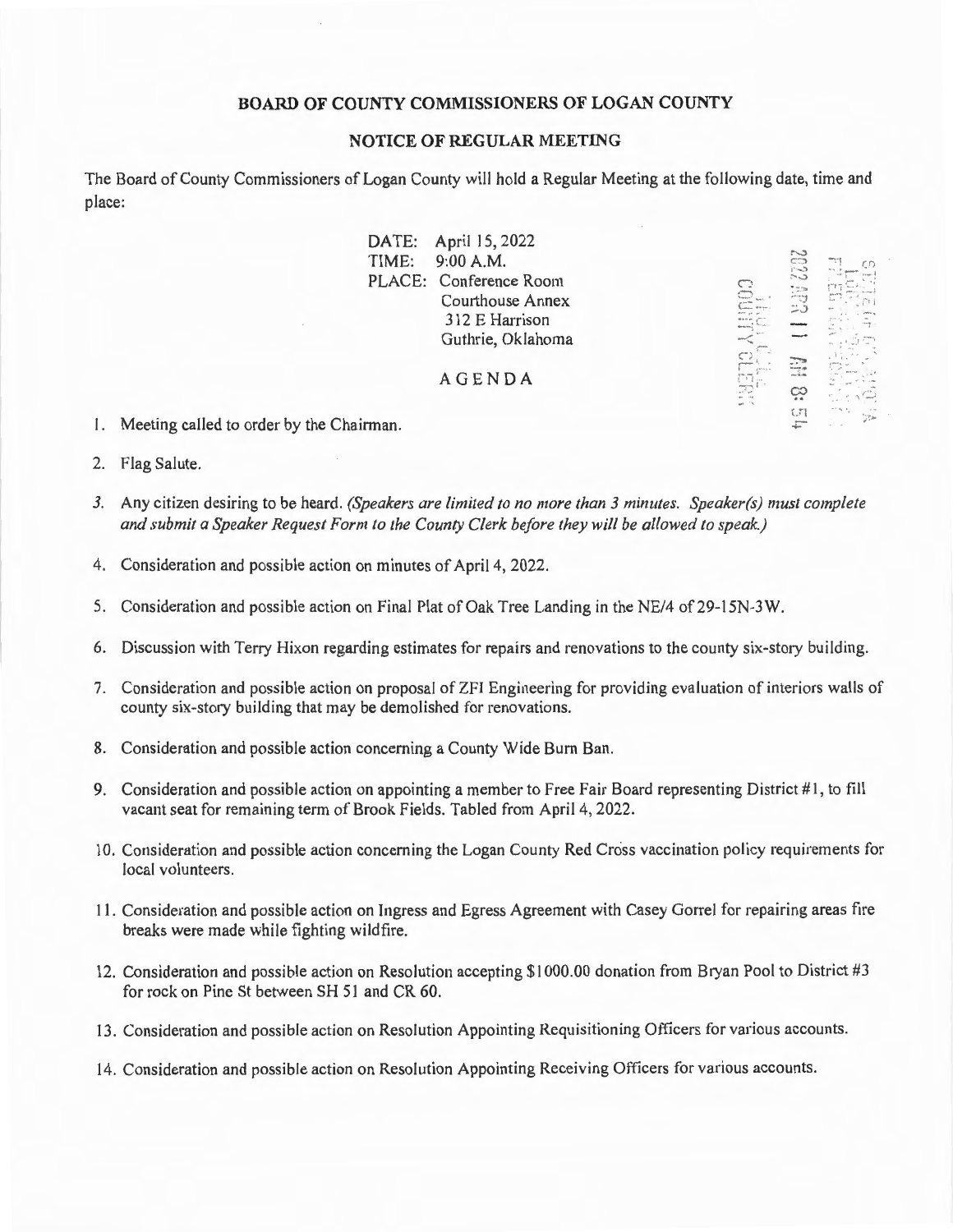$\mathop{\mathrm{Sim}}\nolimits\in\mathop{\mathrm{Gr}}\nolimits[0,1]$   $\mathop{\mathrm{Non}}\nolimits\mathop{\mathrm{Gr}}\nolimits$  $3.3...$   $1.1...$ 

2022 APR 11 AM 8:54

**Board of County Commissioners of Logan County** 

*April 15, 2022 Continued* 

 $\mathsf{col}\$ 

15. Consideration and Possible Action on approving the following Permanent Road Crossing Permits for Oso Rescources, LLC:

### Oso Resources, LLC (1/0 Electric Line)

Cross E CR 70 .75 miles west of Bryant 1,360' east of the NW/C of 36-l 8N-3W. Cross E CR 70.5 miles west of Bryant 2,660' west of the NE/C of 36-18N-3W

16. Discussion and possible action on the Consent Agenda:

*Items on the Consent Agenda are routine in nature and may be adopted, approved, accepted with a single action.* 

Approve Payroll Claims for first installment of April 2022

Transfer of Appropriations within Various Accounts

Approve Blanket Purchase Orders to Various Vendors for repairs, parts, equipment, *services*, supplies and miscellaneous items.

Accept monthly reports of County Officers

Monthly Report of the Health Dept.

Monthly Report of the Election Bd

- 17. Discussion and possible action on Approving Claims for payment for April 2022.
- 18. Discussion and possible action on Approving Purchase Card Payments for April 2022.
- 19. Vote to enter into Executive Session as identified below:

# Robert Dennis Prescott and Donna Prescott. Husband And Wife V. Board Of County Commissioners Of Logan County. Oklahoma. Et Al. In The District Court Of Logan County. Case No. CJ-2017-202

Possible Executive Session for the purpose of confidential communications between the Board of County Commissioners of the Logan County and its attorney concerning the lawsuit previously referenced. Public disclosure of these confidential communications would seriously impair the ability of the Board and its attorney to properly process and defend this litigation. As such, the communications in this Executive Session are confidential. AUTHORITY: Title 25 Okla. Statute, § 307(8)(4).

- 20. Vote to adjourn Executive Session and return to Regular Meeting.
- 21. Discussion and possible vote regarding any necessary action regarding the above pending litigation and upcoming court deadlines.